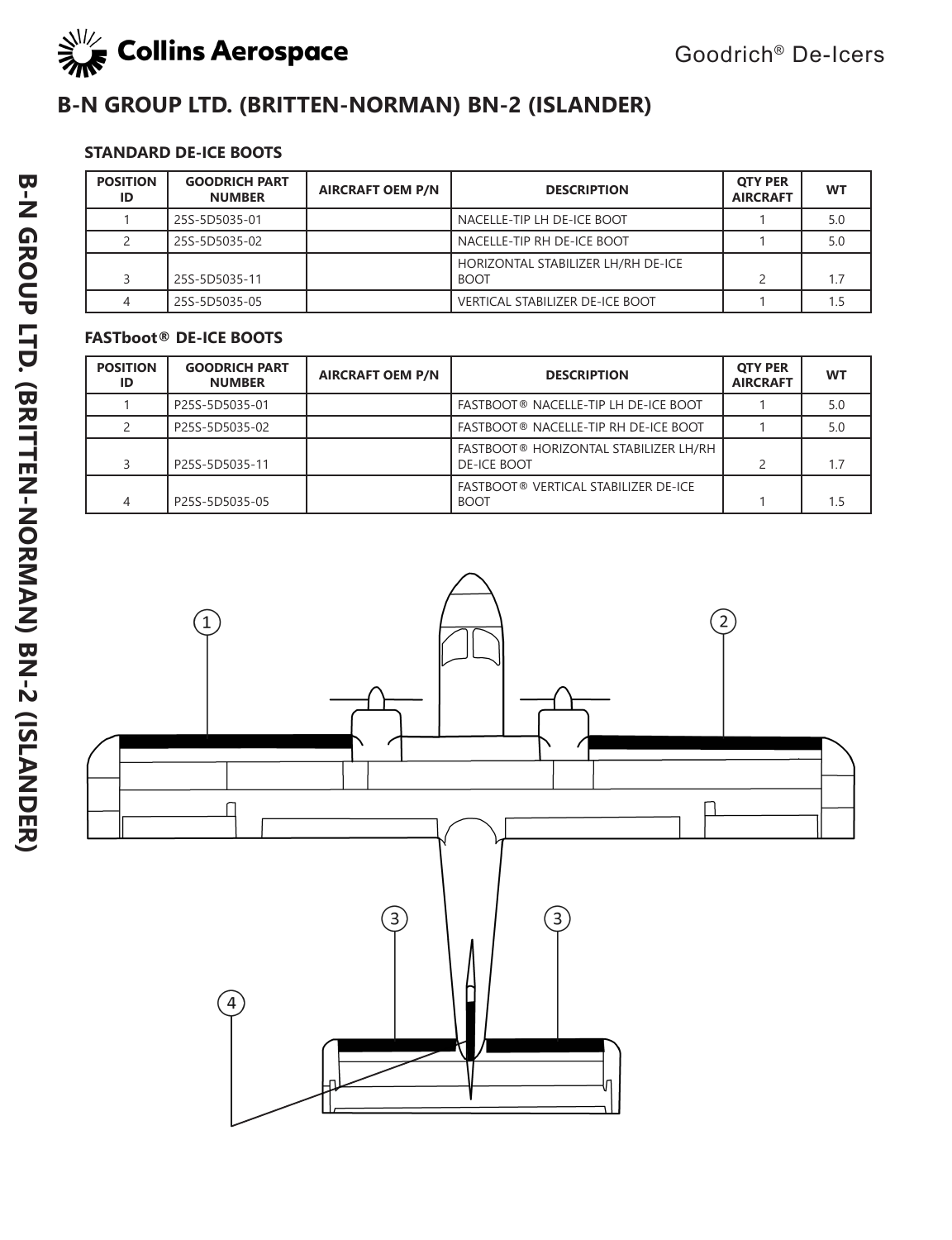

# **B-N GROUP LTD. (BRITTEN-NORMAN) BN-2A (ISLANDER)**

### **STANDARD DE-ICE BOOTS**

| <b>POSITION</b><br>ID | <b>GOODRICH PART</b><br><b>NUMBER</b> | <b>AIRCRAFT OEM P/N</b> | <b>DESCRIPTION</b>                                | <b>OTY PER</b><br><b>AIRCRAFT</b> | <b>WT</b> |
|-----------------------|---------------------------------------|-------------------------|---------------------------------------------------|-----------------------------------|-----------|
|                       | 25S-5D5035-01                         |                         | NACELLE-TIP LH DE-ICE BOOT                        |                                   | 5.0       |
|                       | 25S-5D5035-02                         |                         | NACELLE-TIP RH DE-ICE BOOT                        |                                   | 5.0       |
|                       | 25S-5D5035-11                         |                         | HORIZONTAL STABILIZER LH/RH DE-ICE<br><b>BOOT</b> |                                   |           |
|                       | 25S-5D5035-05                         |                         | <b>VERTICAL STABILIZER DE-ICE BOOT</b>            |                                   |           |

| <b>POSITION</b><br>ID | <b>GOODRICH PART</b><br><b>NUMBER</b> | <b>AIRCRAFT OEM P/N</b> | <b>DESCRIPTION</b>                                   | <b>OTY PER</b><br><b>AIRCRAFT</b> | WT  |
|-----------------------|---------------------------------------|-------------------------|------------------------------------------------------|-----------------------------------|-----|
|                       | P25S-5D5035-01                        |                         | FASTBOOT® NACELLE-TIP LH DE-ICE BOOT                 |                                   | 5.0 |
|                       | P25S-5D5035-02                        |                         | FASTBOOT® NACELLE-TIP RH DE-ICE BOOT                 |                                   | 5.0 |
|                       | P25S-5D5035-11                        |                         | FASTBOOT® HORIZONTAL STABILIZER LH/RH<br>DE-ICE BOOT |                                   | 1.7 |
|                       | P25S-5D5035-05                        |                         | FASTBOOT® VERTICAL STABILIZER DE-ICE<br><b>BOOT</b>  |                                   | 1.5 |

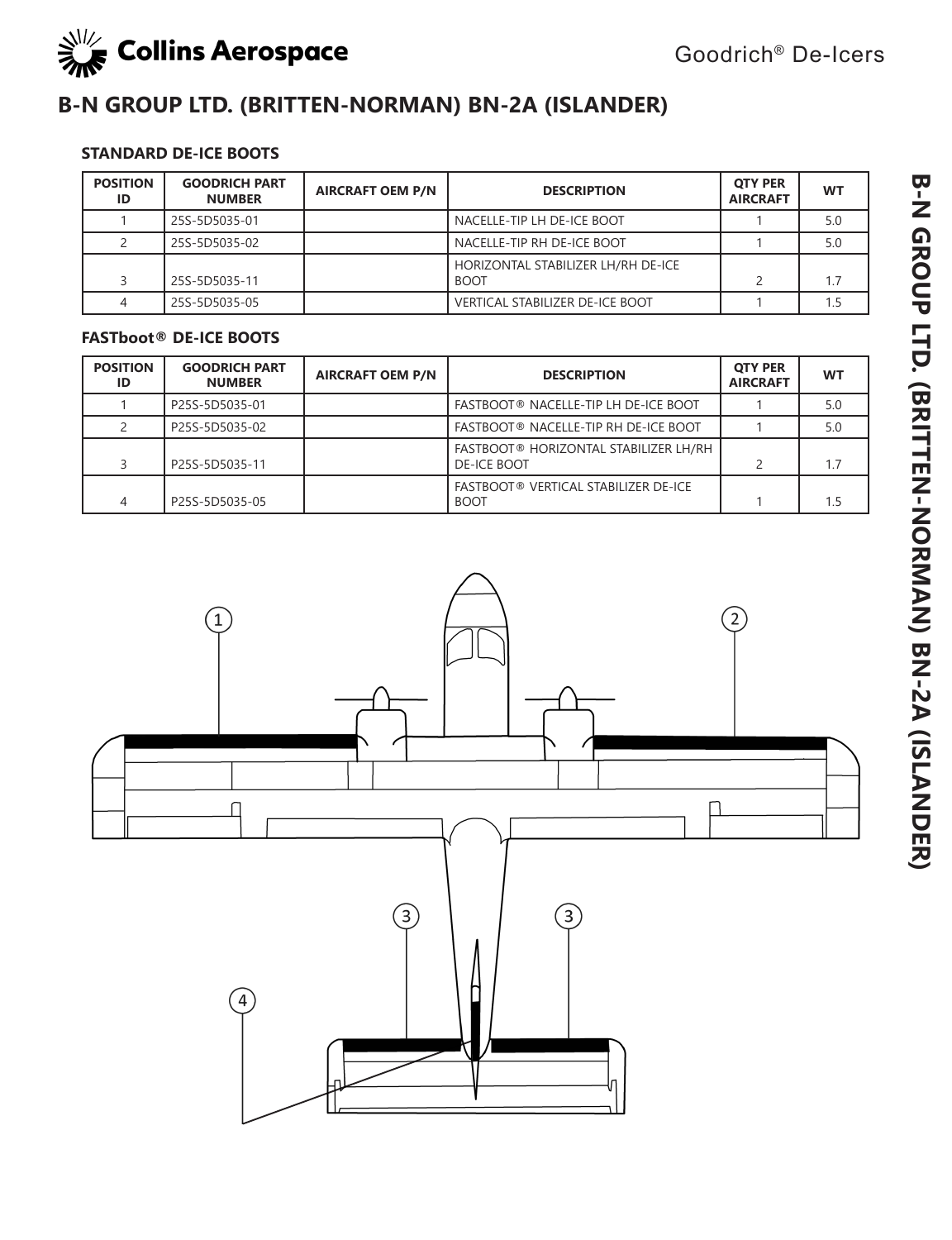

# **B-N GROUP LTD. (BRITTEN-NORMAN) BN-2A MK III (TRISLANDER)**

### **STANDARD DE-ICE BOOTS**

| <b>POSITION</b><br>ID | <b>GOODRICH PART</b><br><b>NUMBER</b> | <b>AIRCRAFT OEM P/N</b> | <b>DESCRIPTION</b>                                | <b>OTY PER</b><br><b>AIRCRAFT</b> | WT  |
|-----------------------|---------------------------------------|-------------------------|---------------------------------------------------|-----------------------------------|-----|
|                       | 25S-5D5035-01                         |                         | NACELLE-TIP LH DE-ICE BOOT                        |                                   | 5.0 |
|                       | 25S-5D5035-02                         |                         | NACELLE-TIP RH DE-ICE BOOT                        |                                   | 5.0 |
|                       | 25S-5D5035-11                         |                         | HORIZONTAL STABILIZER LH/RH DE-ICE<br><b>BOOT</b> |                                   | 1.7 |

| <b>POSITION</b><br>ID | <b>GOODRICH PART</b><br><b>NUMBER</b> | <b>AIRCRAFT OEM P/N</b> | <b>DESCRIPTION</b>                                          | <b>OTY PER</b><br><b>AIRCRAFT</b> | <b>WT</b> |
|-----------------------|---------------------------------------|-------------------------|-------------------------------------------------------------|-----------------------------------|-----------|
|                       | P25S-5D5035-01                        |                         | <b>FASTBOOT® NACELLE-TIP LH DE-ICE BOOT</b>                 |                                   | 5.0       |
|                       | P25S-5D5035-02                        |                         | <b>FASTBOOT® NACELLE-TIP RH DE-ICE BOOT</b>                 |                                   | 5.0       |
|                       | P25S-5D5035-11                        |                         | FASTBOOT® HORIZONTAL STABILIZER LH/RH<br><b>DE-ICE BOOT</b> |                                   |           |

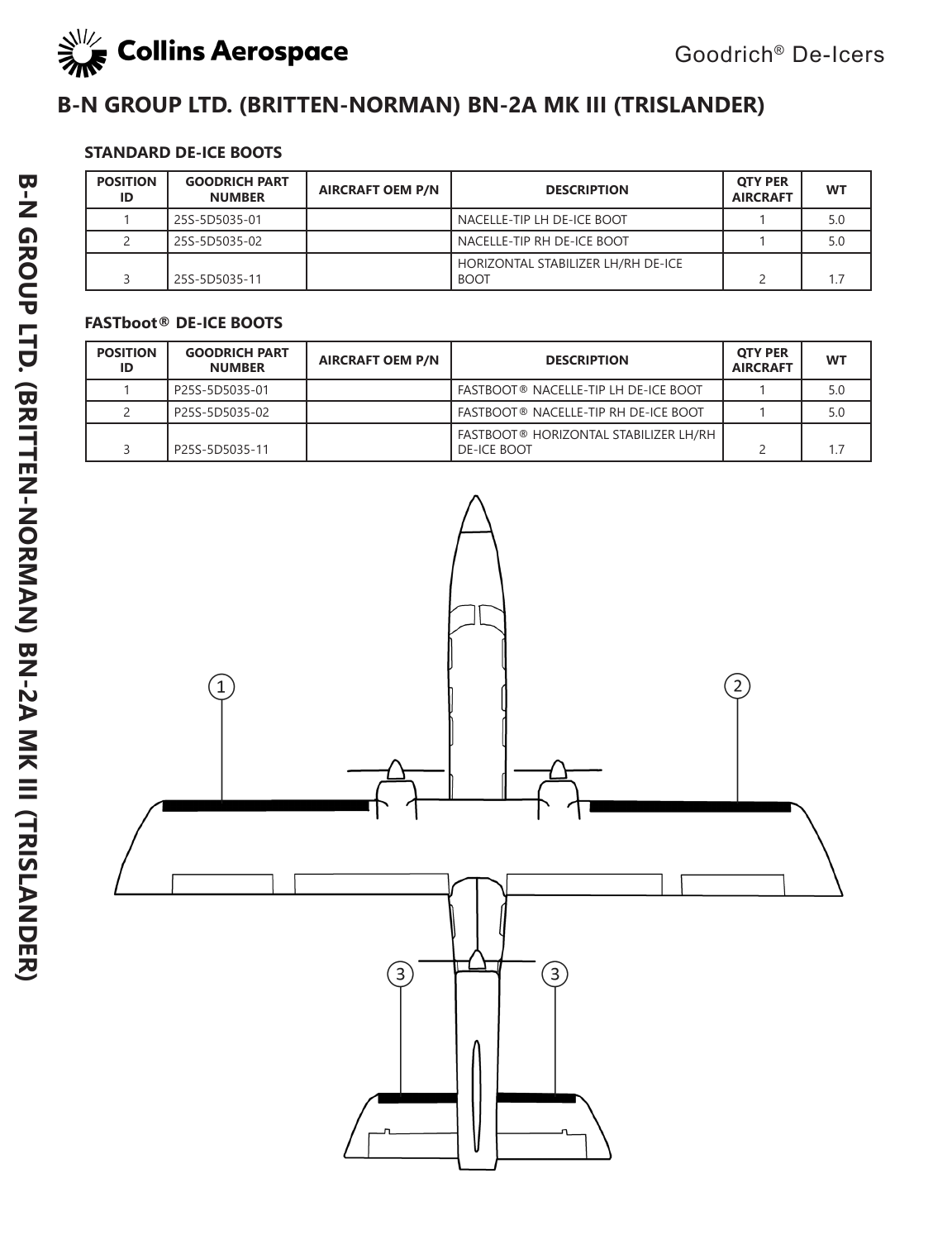

# **B-N GROUP LTD. (BRITTEN-NORMAN) BN-2B (ISLANDER II)**

## **STANDARD DE-ICE BOOTS**

| <b>POSITION</b><br>ID | <b>GOODRICH PART</b><br><b>NUMBER</b> | <b>AIRCRAFT OEM P/N</b> | <b>DESCRIPTION</b>                                | <b>OTY PER</b><br><b>AIRCRAFT</b> | <b>WT</b> |
|-----------------------|---------------------------------------|-------------------------|---------------------------------------------------|-----------------------------------|-----------|
|                       | 25S-5D5035-01                         |                         | NACELLE-TIP LH DE-ICE BOOT                        |                                   | 5.0       |
|                       | 25S-5D5035-02                         |                         | NACELLE-TIP RH DE-ICE BOOT                        |                                   | 5.0       |
|                       | 25S-5D5035-11                         |                         | HORIZONTAL STABILIZER LH/RH DE-ICE<br><b>BOOT</b> |                                   |           |
|                       | 25S-5D5035-05                         |                         | <b>VERTICAL STABILIZER DE-ICE BOOT</b>            |                                   |           |

| <b>POSITION</b><br>ID | <b>GOODRICH PART</b><br><b>NUMBER</b> | <b>AIRCRAFT OEM P/N</b> | <b>DESCRIPTION</b>                                | <b>OTY PER</b><br><b>AIRCRAFT</b> | <b>WT</b> |
|-----------------------|---------------------------------------|-------------------------|---------------------------------------------------|-----------------------------------|-----------|
|                       | 25S-5D5035-01                         |                         | NACELLE-TIP LH DE-ICE BOOT                        |                                   | 5.0       |
|                       | 25S-5D5035-02                         |                         | NACELLE-TIP RH DE-ICE BOOT                        |                                   | 5.0       |
|                       | 25S-5D5035-11                         |                         | HORIZONTAL STABILIZER LH/RH DE-ICE<br><b>BOOT</b> |                                   | 1.7       |
|                       | 25S-5D5035-05                         |                         | <b>VERTICAL STABILIZER DE-ICE BOOT</b>            |                                   | 1.5       |

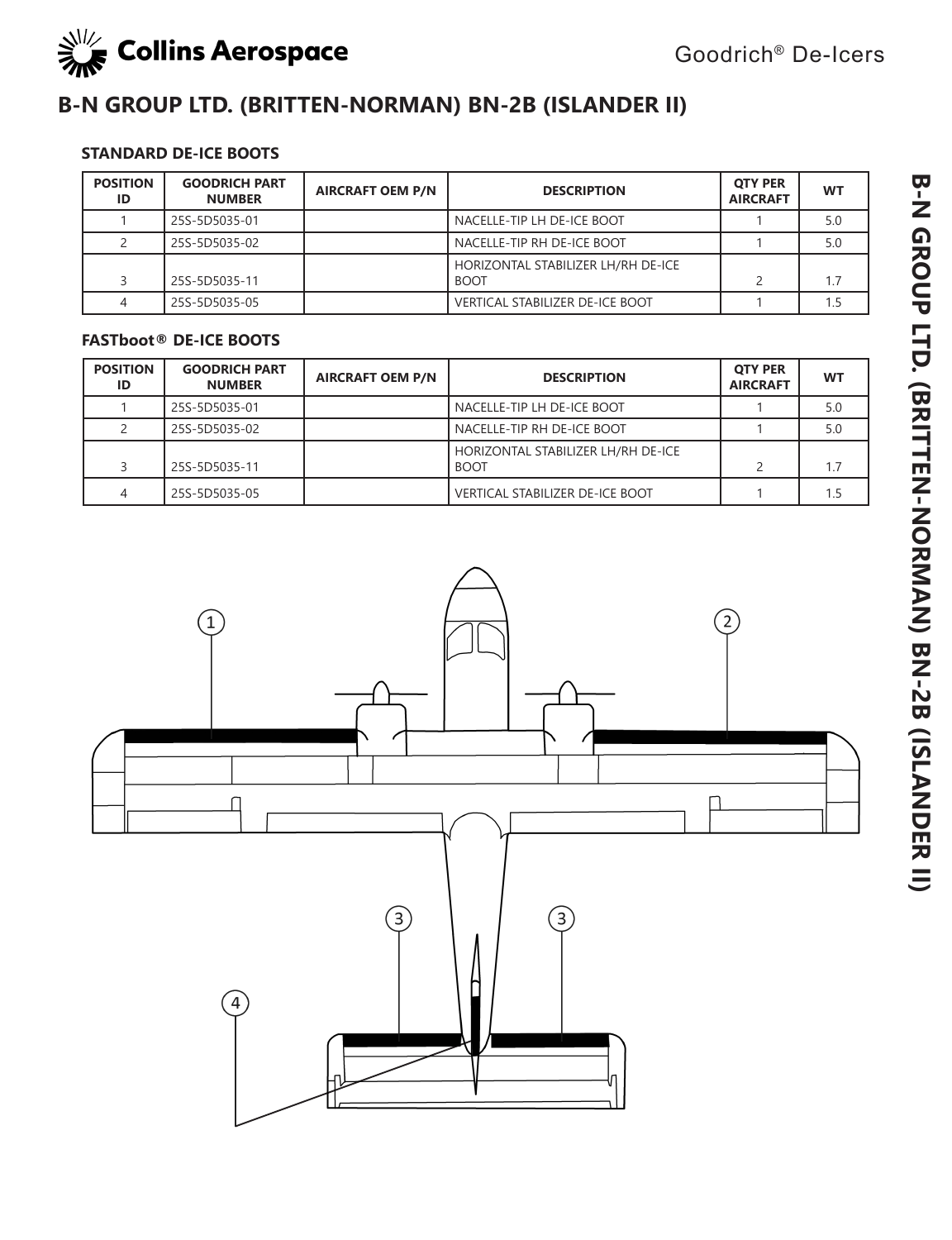

# **B-N GROUP LTD. (BRITTEN-NORMAN) BN-2T (TURBINE ISLANDER)**

### **STANDARD DE-ICE BOOTS**

| <b>POSITION</b><br>ID | <b>GOODRICH PART</b><br><b>NUMBER</b> | <b>AIRCRAFT OEM P/N</b> | <b>DESCRIPTION</b>                                | <b>OTY PER</b><br><b>AIRCRAFT</b> | <b>WT</b> |
|-----------------------|---------------------------------------|-------------------------|---------------------------------------------------|-----------------------------------|-----------|
|                       | 25S-5D5035-01                         |                         | NACELLE-TIP LH DE-ICE BOOT                        |                                   | 5.0       |
|                       | 25S-5D5035-02                         |                         | NACELLE-TIP RH DE-ICE BOOT                        |                                   | 5.0       |
|                       | 25S-5D5035-11                         |                         | HORIZONTAL STABILIZER LH/RH DE-ICE<br><b>BOOT</b> |                                   | 1.7       |
|                       | 25S-5D5035-05                         |                         | <b>VERTICAL STABILIZER DE-ICE BOOT</b>            |                                   |           |

#### **OPTIONAL STANDARD DE-ICE BOOTS**

| <b>POSITION</b><br>ID | <b>GOODRICH PART</b><br><b>NUMBER</b> | <b>AIRCRAFT OEM P/N</b> | <b>DESCRIPTION</b>                                | <b>OTY PER</b><br><b>AIRCRAFT</b> | <b>WT</b> |
|-----------------------|---------------------------------------|-------------------------|---------------------------------------------------|-----------------------------------|-----------|
|                       | 25S-5D5035-03                         |                         | HORIZONTAL STABILIZER LH/RH DE-ICE<br><b>BOOT</b> |                                   | 3.0       |

#### **FASTboot® DE-ICE BOOTS**

| <b>POSITION</b><br>ID | <b>GOODRICH PART</b><br><b>NUMBER</b> | <b>AIRCRAFT OEM P/N</b> | <b>DESCRIPTION</b>                                          | <b>OTY PER</b><br><b>AIRCRAFT</b> | <b>WT</b> |
|-----------------------|---------------------------------------|-------------------------|-------------------------------------------------------------|-----------------------------------|-----------|
|                       | P25S-5D5035-01                        |                         | FASTBOOT® NACELLE-TIP LH DE-ICE BOOT                        |                                   | 5.0       |
|                       | P25S-5D5035-02                        |                         | FASTBOOT® NACELLE-TIP RH DE-ICE BOOT                        |                                   | 5.0       |
|                       | P25S-5D5035-11                        |                         | FASTBOOT® HORIZONTAL STABILIZER LH/RH<br><b>DE-ICE BOOT</b> |                                   | 1.7       |
|                       | P25S-5D5035-05                        |                         | FASTBOOT® VERTICAL STABILIZER DE-ICE<br><b>BOOT</b>         |                                   | 1.5       |

#### **OPTIONAL FASTboot® DE-ICE BOOTS**

| <b>POSITION</b><br>ID | <b>GOODRICH PART</b><br><b>NUMBER</b> | <b>AIRCRAFT OEM P/N</b> | <b>DESCRIPTION</b>                                          | <b>OTY PER</b><br><b>AIRCRAFT</b> | WT  |
|-----------------------|---------------------------------------|-------------------------|-------------------------------------------------------------|-----------------------------------|-----|
|                       | P25S-5D5035-03                        |                         | FASTBOOT® HORIZONTAL STABILIZER LH/RH<br><b>DE-ICE BOOT</b> |                                   | 3.0 |